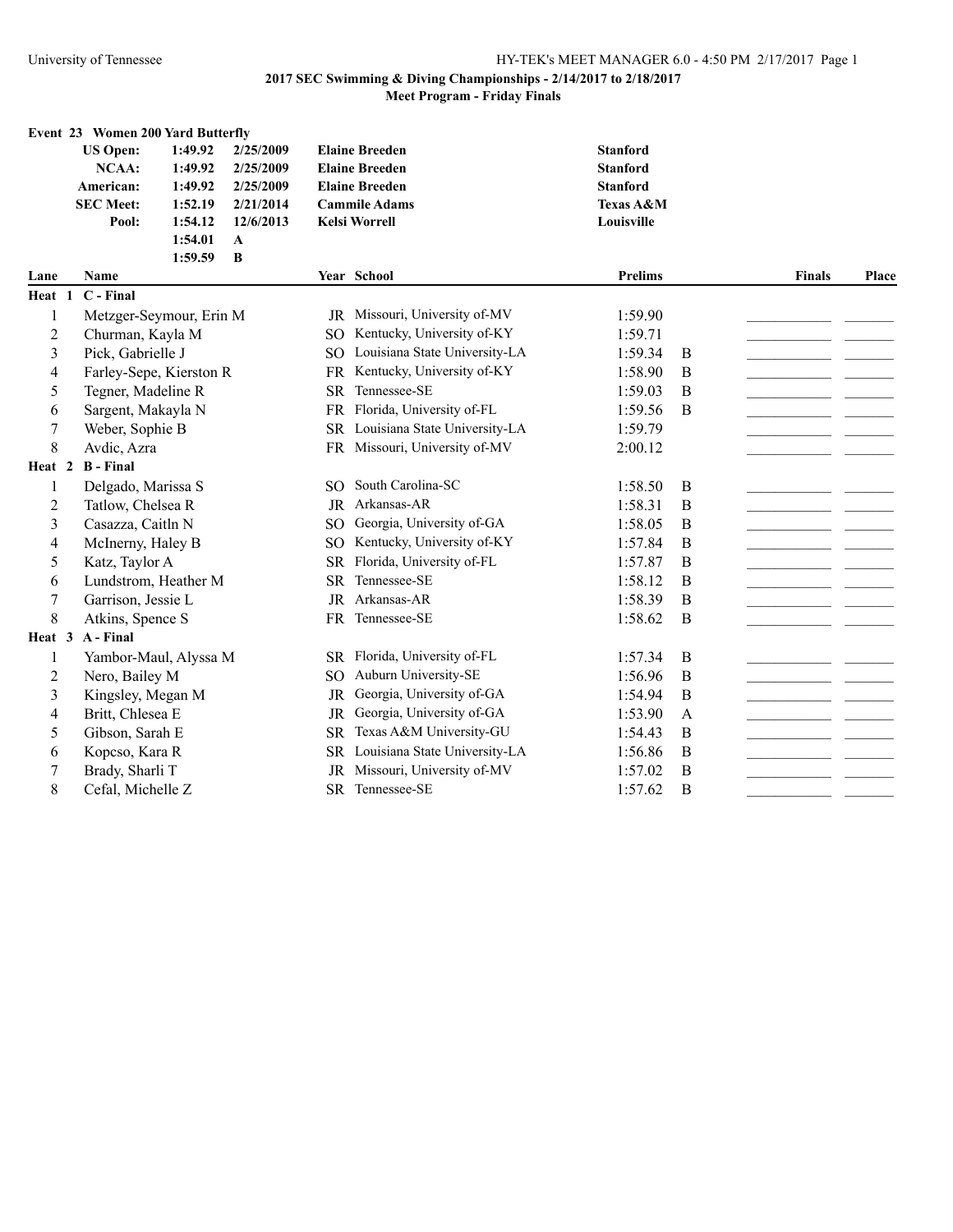|                | Event 24 Men 200 Yard Butterfly |         |              |                 |                                  |                |          |               |       |
|----------------|---------------------------------|---------|--------------|-----------------|----------------------------------|----------------|----------|---------------|-------|
|                | <b>US Open:</b>                 | 1:37.97 | 3/26/2016    |                 | <b>Joseph Schooling</b>          | <b>Texas</b>   |          |               |       |
|                | NCAA:                           | 1:37.97 | 3/26/2016    |                 | <b>Joseph Schooling</b>          | <b>Texas</b>   |          |               |       |
|                | American:                       | 1:38.06 | 3/26/2016    |                 | <b>Jack Conger</b>               | <b>Texas</b>   |          |               |       |
|                | <b>SEC Meet:</b>                | 1:40.59 | 2/19/2016    |                 | <b>Hugo Morris</b>               | Auburn         |          |               |       |
|                | Pool:                           | 1:41.01 | 12/6/2013    |                 | <b>Dylan Bosch</b>               |                |          |               |       |
|                |                                 | 1:41.86 | $\mathbf A$  |                 |                                  |                |          |               |       |
|                |                                 | 1:47.99 | $\, {\bf B}$ |                 |                                  |                |          |               |       |
| Lane           | Name                            |         |              |                 | Year School                      | <b>Prelims</b> |          | <b>Finals</b> | Place |
| Heat 1         | C - Final                       |         |              |                 |                                  |                |          |               |       |
| 1              | McCloskey, Liam M               |         |              |                 | SO Auburn University-SE          | 1:45.41        | B        |               |       |
| 2              | Atmore, Blake B                 |         |              | SO.             | Georgia, University of-GA        | 1:45.31        | B        |               |       |
| 3              | Smith, Jacob D                  |         |              | $_{\rm JR}$     | Kentucky, University of-KY       | 1:45.26        | B        |               |       |
| 4              | Slaton, Micah L                 |         |              | <b>FR</b>       | Missouri, University of-MV       | 1:45.11        | B        |               |       |
| 5              | Markham, Jake M                 |         |              | JR              | Louisiana State University-LA    | 1:45.19        | B        |               |       |
| 6              | Ballard, Foster W               |         |              | SO.             | Auburn University-SE             | 1:45.30        | B        |               |       |
| 7              | Beach, Matthew G                |         |              | SO <sub>1</sub> | Kentucky, University of-KY       | 1:45.35        | B        |               |       |
| 8              | Tosh, Caleb J                   |         |              | <b>JR</b>       | South Carolina-SC                | 1:45.43        | B        |               |       |
| Heat 2         | <b>B</b> - Final                |         |              |                 |                                  |                |          |               |       |
| 1              | Goldman, Brandon R              |         |              |                 | SR Louisiana State University-LA | 1:44.89        | $\bf{B}$ |               |       |
| 2              | Charles, Taylor T               |         |              |                 | JR Alabama, University of-SE     | 1:44.73        | B        |               |       |
| 3              | Martinez, Luis C                |         |              |                 | JR Auburn University-SE          | 1:44.49        | B        |               |       |
| 4              | Higgins, Kyle D                 |         |              |                 | SR Kentucky, University of-KY    | 1:43.84        | B        |               |       |
| 5              | Martinez, Jose A                |         |              | <sub>SO</sub>   | Texas A&M University-GU          | 1:44.32        | B        |               |       |
| 6              | Jones, Harrison H               |         |              | SO.             | Louisiana State University-LA    | 1:44.56        | B        |               |       |
| 7              | Wallace, Martin L               |         |              | SR              | Missouri, University of-MV       | 1:44.84        | B        |               |       |
| 8              | Brooks, Powell P                |         |              | <b>JR</b>       | Georgia, University of-GA        | 1:45.03        | B        |               |       |
| Heat 3         | A - Final                       |         |              |                 |                                  |                |          |               |       |
| 1              | Litherland, Mick S              |         |              | JR              | Georgia, University of-GA        | 1:43.71        | B        |               |       |
| $\overline{c}$ | Szaranek, Mark                  |         |              | JR              | Florida, University of-FL        | 1:43.49        | B        |               |       |
| 3              | Minuth, Fynn                    |         |              | SO <sub>1</sub> | South Carolina-SC                | 1:43.09        | B        |               |       |
| 4              | Kalisz, Chase T                 |         |              | <b>SR</b>       | Georgia, University of-GA        | 1:42.37        | B        |               |       |
| 5              | Switkowski, Jan                 |         |              | <b>JR</b>       | Florida, University of-FL        | 1:43.04        | B        |               |       |
| 6              | Bentz, Gunnar G                 |         |              | <b>JR</b>       | Georgia, University of-GA        | 1:43.16        | B        |               |       |
| 7              | Clark, Pace T                   |         |              | SR              | Georgia, University of-GA        | 1:43.52        | B        |               |       |
| 8              | Morris, Hugo                    |         |              |                 | JR Auburn University-SE          | 1:43.82        | B        |               |       |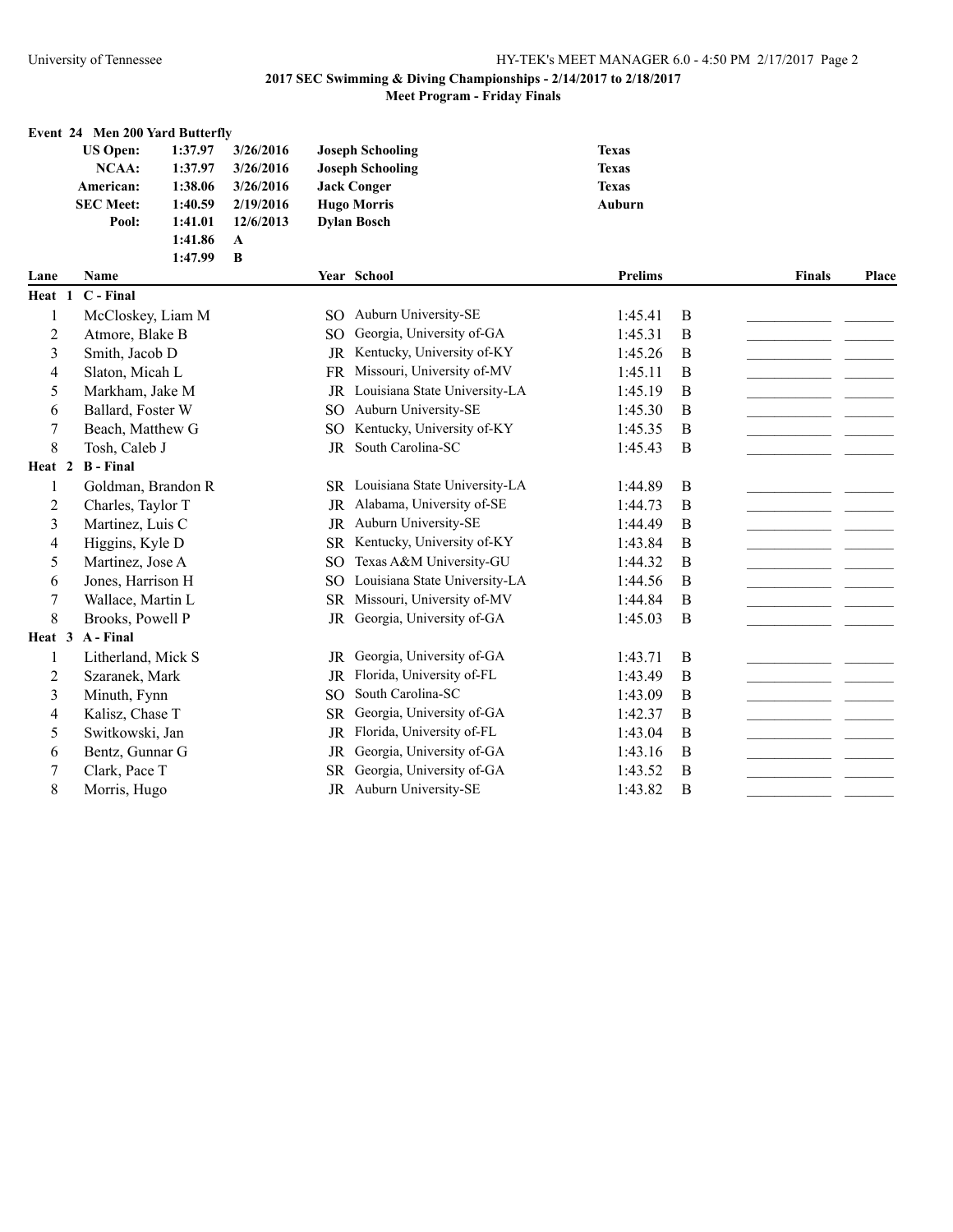#### **Event 25 Women 100 Yard Backstroke**

| <b>US Open:</b>  | 49.97 | 3/22/2002   | <b>Natalie Coughlin</b> | <b>California</b> |
|------------------|-------|-------------|-------------------------|-------------------|
| NCAA:            | 49.97 | 3/22/2002   | <b>Natalie Coughlin</b> | <b>California</b> |
| American:        | 49.97 | 3/22/2002   | <b>Natalie Coughlin</b> | <b>California</b> |
| <b>SEC Meet:</b> | 50.53 | 2/20/2009   | <b>Gemma Spofforth</b>  | <b>Florida</b>    |
| Pool:            | 51.37 | 2/17/2012   | <b>Jenny Connolly</b>   | <b>Tennessee</b>  |
|                  | 51.45 | $\mathbf A$ |                         |                   |

|                   | 55.09<br>B             |               |                               |                |              |               |       |
|-------------------|------------------------|---------------|-------------------------------|----------------|--------------|---------------|-------|
| Lane              | <b>Name</b>            |               | Year School                   | <b>Prelims</b> |              | <b>Finals</b> | Place |
| Heat 1            | C - Final              |               |                               |                |              |               |       |
| 1                 | Coloma, Samantha I     | FR.           | Missouri, University of-MV    | 54.26          | B            |               |       |
| 2                 | Zimmer, Kate M         | SO.           | Louisiana State University-LA | 54.05          | B            |               |       |
| 3                 | Van Landeghem, Chantal | <b>SR</b>     | Georgia, University of-GA     | 53.83          | B            |               |       |
| 4                 | Kelsoe, Katie K        | SO            | Alabama, University of-SE     | 53.74          | B            |               |       |
| 5                 | Tetzloff, Alyssa P     | SO            | Auburn University-SE          | 53.80          | B            |               |       |
| 6                 | Korst, Caroline J      | <b>SR</b>     | Alabama, University of-SE     | 53.87          | B            |               |       |
| 7                 | King, Jennifer J       | <b>FR</b>     | Missouri, University of-MV    | 54.11          | B            |               |       |
| 8                 | Scott, Bailey K        | JR            | Alabama, University of-SE     | 54.27          | B            |               |       |
| Heat <sub>2</sub> | <b>B</b> - Final       |               |                               |                |              |               |       |
| 1                 | Cornell, Emily B       | FR.           | South Carolina-SC             | 53.61          | B            |               |       |
| 2                 | Sell, Sydney L         | <sub>SO</sub> | Florida, University of-FL     | 53.50          | B            |               |       |
| 3                 | Parker, Katherine E    | <b>FR</b>     | Georgia, University of-GA     | 53.05          | B            |               |       |
| 4                 | Hynes, Haley M         | <b>FR</b>     | Missouri, University of-MV    | 52.82          | B            |               |       |
| 5                 | Norman, Laura R        | JR            | Texas A&M University-GU       | 53.05          | B            |               |       |
| 6                 | Alexander, Bridgette K | JR            | Kentucky, University of-KY    | 53.20          | B            |               |       |
| 7                 | Stewart, Kylie N       | <b>JR</b>     | Georgia, University of-GA     | 53.51          | B            |               |       |
| 8                 | Coughlin, Katie M      | SO.           | Alabama, University of-SE     | 53.71          | B            |               |       |
| Heat 3            | A - Final              |               |                               |                |              |               |       |
| 1                 | Ball, Emma             | FR            | Florida, University of-FL     | 52.49          | B            |               |       |
| $\overline{c}$    | Laemmler, Nadine M     | <b>SR</b>     | Missouri, University of-MV    | 51.98          | B            |               |       |
| 3                 | Toussaint, Kira M      | <b>SR</b>     | Tennessee-SE                  | 51.56          | B            |               |       |
| 4                 | Smoliga, Olivia M      | <b>SR</b>     | Georgia, University of-GA     | 51.10          | $\mathsf{A}$ |               |       |
| 5                 | Stevens, Hannah E      | <b>JR</b>     | Missouri, University of-MV    | 51.13          | A            |               |       |
| 6                 | Seidt, Asia M          | <b>FR</b>     | Kentucky, University of-KY    | 51.66          | B            |               |       |
| 7                 | Galyer, Danielle M     | <b>SR</b>     | Kentucky, University of-KY    | 52.02          | B            |               |       |
| 8                 | Britt, Chlesea E       | JR            | Georgia, University of-GA     | 52.54          | B            |               |       |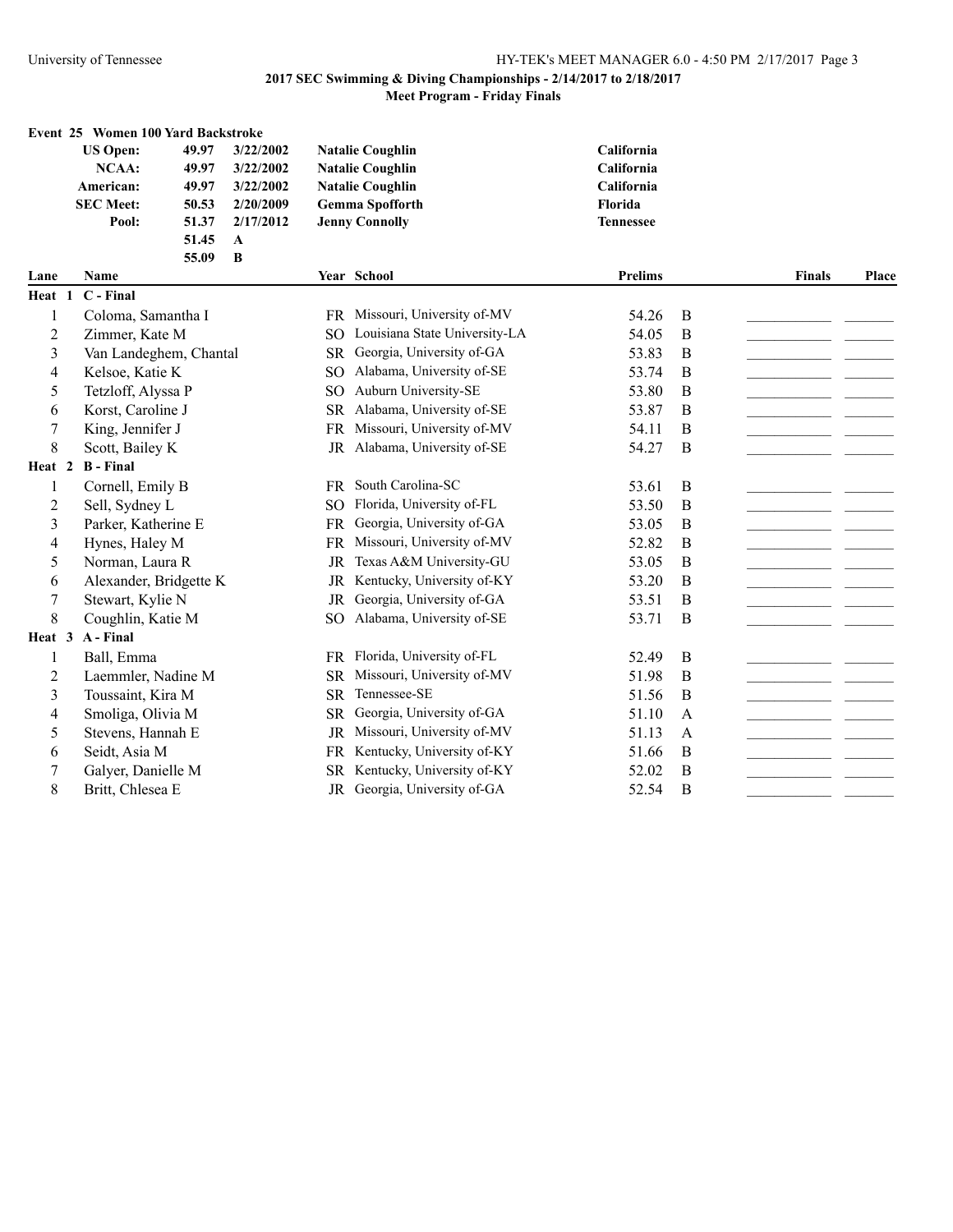### **Event 26 Men 100 Yard Backstroke**

**48.49 B**

| <b>US Open:</b>  | 43.49 | 3/25/2016 | <b>Ryan Murphy</b> | <b>California</b> |
|------------------|-------|-----------|--------------------|-------------------|
| NCAA:            | 43.49 | 3/25/2016 | <b>Ryan Murphy</b> | <b>California</b> |
| American:        | 43.49 | 3/25/2016 | <b>Ryan Murphy</b> | <b>California</b> |
| <b>SEC Meet:</b> | 45.19 | 2/16/2005 | <b>Ryan Lochte</b> | Florida           |
| Pool:            | 44.07 | 12/6/2013 | <b>Nick Thoman</b> |                   |
|                  | 45.37 | A         |                    |                   |

| Lane           | <b>Name</b>         |               | Year School                   | <b>Prelims</b> |   | <b>Finals</b> | Place |
|----------------|---------------------|---------------|-------------------------------|----------------|---|---------------|-------|
| Heat 1         | C - Final           |               |                               |                |   |               |       |
|                | Swart, Josh D       | SO.           | Kentucky, University of-KY    | 48.00          | B |               |       |
| 2              | Copeland, Taylor B  | <b>SR</b>     | Auburn University-SE          | 47.82          | B |               |       |
| 3              | Booth, Joshua J     | <b>JR</b>     | Auburn University-SE          | 47.45          | B |               |       |
| 4              | Reilman, Joey J     | <sub>SO</sub> | Tennessee-SE                  | 47.40          | B |               |       |
| 5              | Fredriksson, Petter | <b>FR</b>     | Auburn University-SE          | 47.43          | B |               |       |
| 6              | Thaning, Walker N   | <b>JR</b>     | Kentucky, University of-KY    | 47.53          | B |               |       |
| 7              | Garcia, Matthew J   | <b>FR</b>     | Tennessee-SE                  | 47.88          | B |               |       |
| $\,8\,$        | Countie, Will M     | <b>FR</b>     | South Carolina-SC             | 48.16          | B |               |       |
| Heat 2         | <b>B</b> - Final    |               |                               |                |   |               |       |
| 1              | Verhage, Braga G    | <b>FR</b>     | Tennessee-SE                  | 47.12          | B |               |       |
| 2              | Griffin, Carter J   | <b>SR</b>     | Missouri, University of-MV    | 46.87          | B |               |       |
| 3              | Boland, Jonathan P  | <b>SR</b>     | South Carolina-SC             | 46.82          | B |               |       |
| 4              | Acevedo, Javier C   | <b>FR</b>     | Georgia, University of-GA     | 46.66          | B |               |       |
| 5              | Darmody, Kyle J     | SR            | Auburn University-SE          | 46.74          | B |               |       |
| 6              | Blyzinskyj, Jack A  | <b>SR</b>     | Florida, University of-FL     | 46.82          | B |               |       |
| $\sqrt{ }$     | Kim, Anthony        | FR.           | Texas A&M University-GU       | 47.10          | B |               |       |
| $\,8\,$        | Main, Bayley H      | <sub>SO</sub> | Florida, University of-FL     | 47.40          | B |               |       |
| Heat 3         | A - Final           |               |                               |                |   |               |       |
| 1              | Bonetti, Brock W    | JR            | Texas A&M University-GU       | 46.62          | B |               |       |
| $\overline{c}$ | Luht, Karl J        | <b>FR</b>     | Louisiana State University-LA | 46.38          | B |               |       |
| 3              | Dale, Taylor L      | SR            | Georgia, University of-GA     | 45.67          | B |               |       |
| 4              | Oslin, Connor J     | <b>SR</b>     | Alabama, University of-SE     | 45.29          | A |               |       |
| 5              | Kaliszak, Luke J    | <b>JR</b>     | Alabama, University of-SE     | 45.64          | B |               |       |
| 6              | Rysemus, Logan E    | <b>SR</b>     | Louisiana State University-LA | 46.27          | B |               |       |
| 7              | Reid, Christopher P | JR            | Alabama, University of-SE     | 46.43          | B |               |       |
| $\,8\,$        | Hein, Daniel W      | FR -          | Missouri, University of-MV    | 46.65          | B |               |       |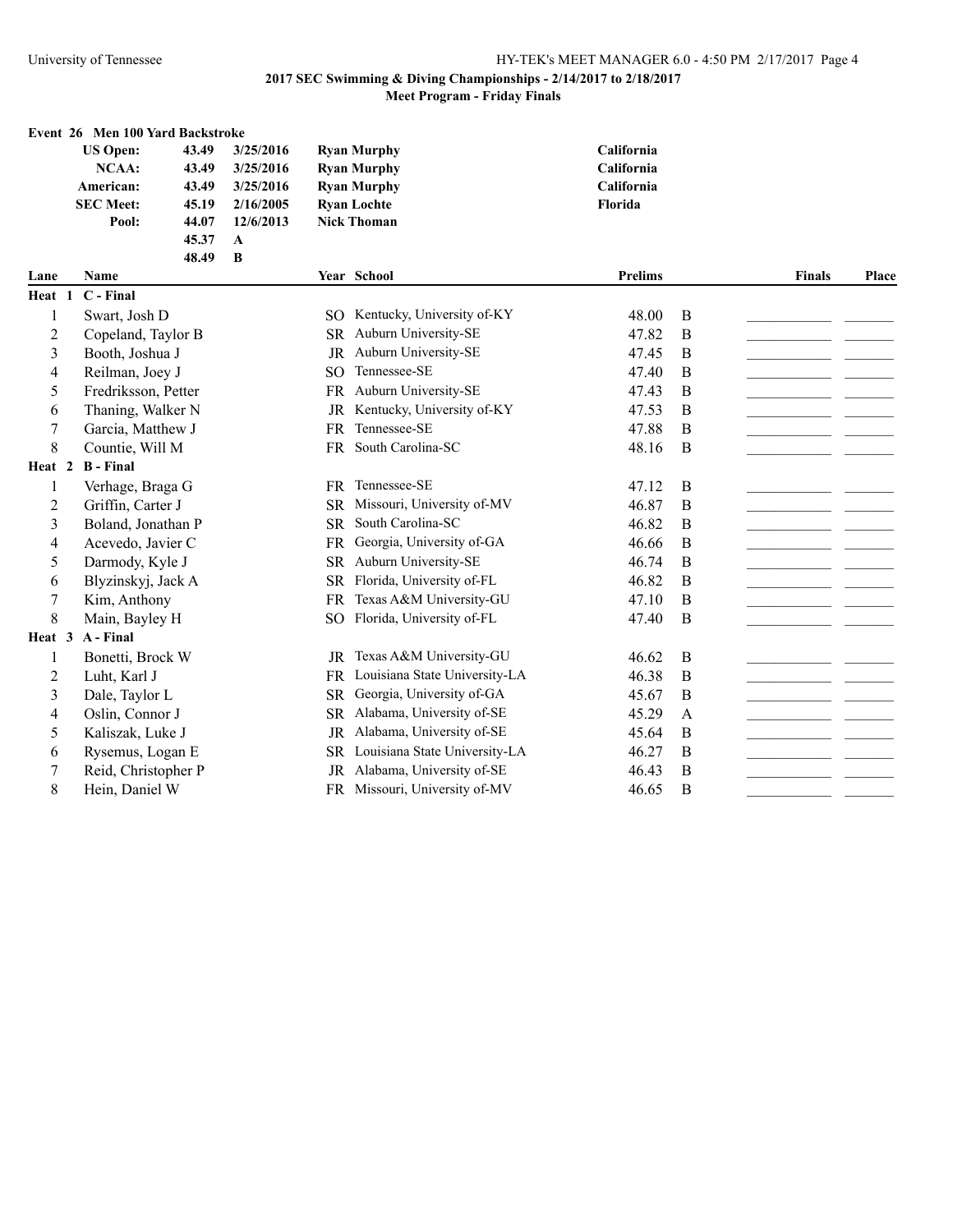|                | Event 27 Women 100 Yard Breaststroke |         |              |                   |                                  |                      |              |               |       |
|----------------|--------------------------------------|---------|--------------|-------------------|----------------------------------|----------------------|--------------|---------------|-------|
|                | <b>US Open:</b>                      | 56.85   | 3/18/2016    | <b>Lilly King</b> |                                  | Indiana              |              |               |       |
|                | NCAA:                                | 56.85   | 3/18/2016    | <b>Lilly King</b> |                                  | Indiana              |              |               |       |
|                | American:                            | 56.85   | 3/18/2016    | <b>Lilly King</b> |                                  | Indiana              |              |               |       |
|                | <b>SEC Meet:</b>                     | 57.28   | 2/21/2014    |                   | <b>Breeja Larson</b>             | <b>Texas A&amp;M</b> |              |               |       |
|                | Pool:                                | 57.62   | 12/6/2013    |                   | Alia Atkinson                    | Texas A&M            |              |               |       |
|                |                                      | 59.04   | $\mathbf{A}$ |                   |                                  |                      |              |               |       |
|                |                                      | 1:02.49 | B            |                   |                                  |                      |              |               |       |
| Lane           | Name                                 |         |              |                   | Year School                      | <b>Prelims</b>       |              | <b>Finals</b> | Place |
| Heat 1         | C - Final                            |         |              |                   |                                  |                      |              |               |       |
| 1              | Murray, Emma E                       |         |              | SO.               | Alabama, University of-SE        | 1:02.57              |              |               |       |
| 2              | Macfarlane, Justine A                |         |              | SO.               | Alabama, University of-SE        | 1:02.28              | B            |               |       |
| 3              | Malone, Brooke Y                     |         |              | <b>JR</b>         | Auburn University-SE             | 1:02.22              | B            |               |       |
| 4              | Glunn, Lexi L                        |         |              | <b>FR</b>         | Georgia, University of-GA        | 1:02.05              | B            |               |       |
| 5              | Casazza, Caitln N                    |         |              | SO <sub>1</sub>   | Georgia, University of-GA        | 1:02.13              | B            |               |       |
| 6              | Strathman, Madison E                 |         |              | SO <sub>1</sub>   | Arkansas-AR                      | 1:02.24              | B            |               |       |
| 7              | Wiggins, Meghan A                    |         |              | SO <sub>1</sub>   | Tennessee-SE                     | 1:02.47              | B            |               |       |
| 8              | Angell, Sydney M                     |         |              | SO <sub>1</sub>   | Arkansas-AR                      | 1:02.68              |              |               |       |
| Heat 2         | <b>B</b> - Final                     |         |              |                   |                                  |                      |              |               |       |
| 1              | Paskulin, Olivia                     |         |              |                   | FR Louisiana State University-LA | 1:01.93              | $\bf{B}$     |               |       |
| 2              | McMahon, Sycerika M                  |         |              |                   | SR Texas A&M University-GU       | 1:01.56              | B            |               |       |
| 3              | Roman, Breanna M                     |         |              | JR                | Auburn University-SE             | 1:00.95              | B            |               |       |
| 4              | Dirrane, Kersten V                   |         |              | JR                | South Carolina-SC                | 1:00.71              | B            |               |       |
| 5              | Crew, Kendra R                       |         |              | <b>SR</b>         | Kentucky, University of-KY       | 1:00.85              | B            |               |       |
| 6              | Spradley, Summer C                   |         |              | SO.               | Louisiana State University-LA    | 1:01.52              | $\mathbf B$  |               |       |
| 7              | Belli, Morgan S                      |         |              |                   | JR Kentucky, University of-KY    | 1:01.89              | B            |               |       |
| 8              | Lucenti, Kara M                      |         |              | JR                | Vanderbilt University-SE         | 1:02.05              | B            |               |       |
|                | Heat 3 A-Final                       |         |              |                   |                                  |                      |              |               |       |
| 1              | Jonker, Franko                       |         |              |                   | SR Texas A&M University-GU       | 1:00.44              | B            |               |       |
| $\overline{2}$ | McGregor, Ashley E                   |         |              | <b>SR</b>         | Texas A&M University-GU          | 1:00.28              | $\, {\bf B}$ |               |       |
| 3              | Winstead, Madison C                  |         |              | FR                | Kentucky, University of-KY       | 1:00.09              | $\bf{B}$     |               |       |
| 4              | Caneta, Jorie A                      |         |              | <b>JR</b>         | Texas A&M University-GU          | 59.78                | B            |               |       |
| 5              | Blood, Bridget M                     |         |              | <b>SR</b>         | Alabama, University of-SE        | 59.83                | B            |               |       |
| 6              | Callahan, Colleen                    |         |              | <b>SR</b>         | Tennessee-SE                     | 1:00.20              | B            |               |       |
| 7              | Lloyd, Natasha A                     |         |              | SR                | Auburn University-SE             | 1:00.30              | B            |               |       |
| 8              | O'Neil, Colleen M                    |         |              |                   | SR Louisiana State University-LA | 1:00.66              | B            |               |       |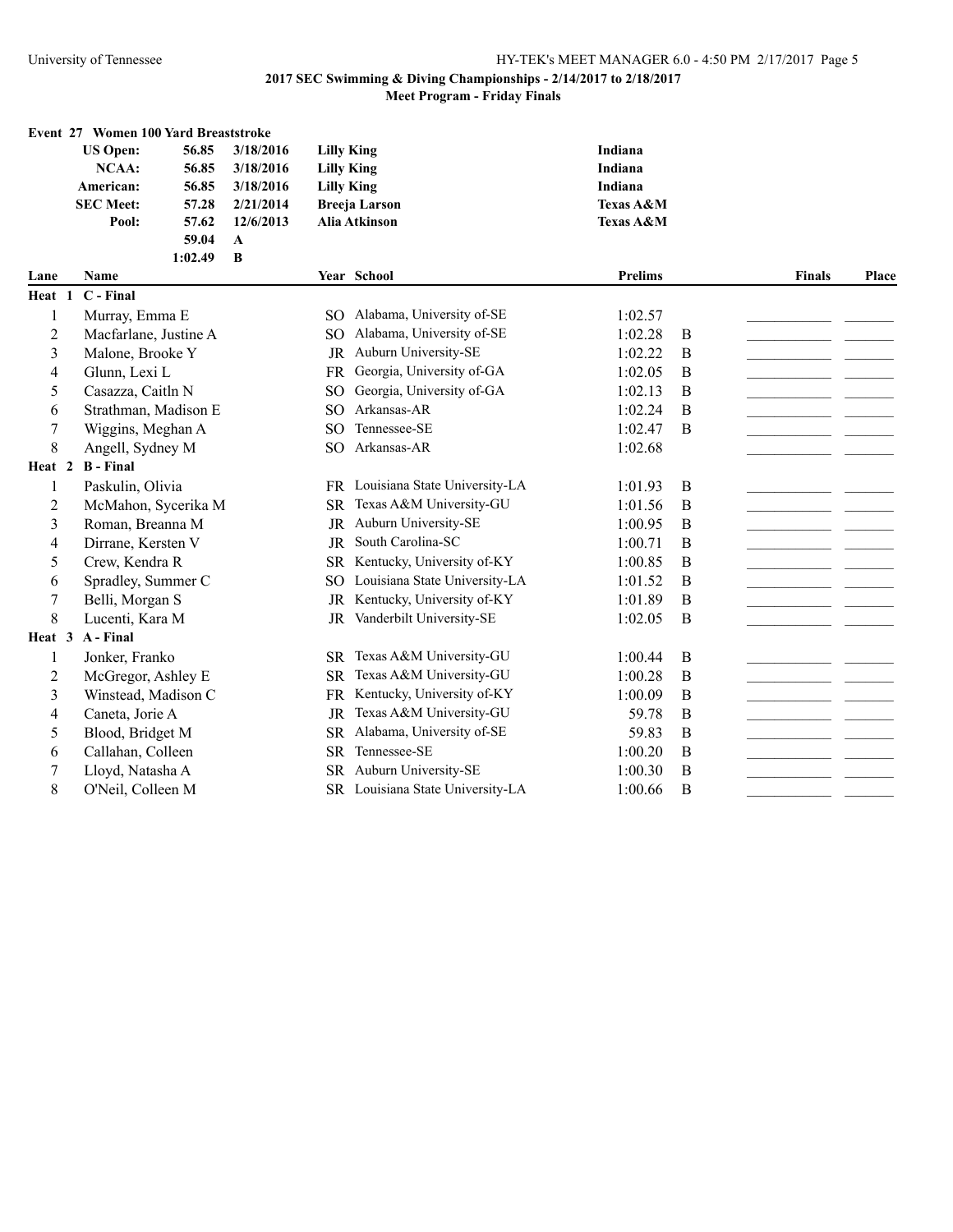|                |                  | Event 28 Men 100 Yard Breaststroke    |            |                 |                                  |                  |          |               |       |
|----------------|------------------|---------------------------------------|------------|-----------------|----------------------------------|------------------|----------|---------------|-------|
|                | <b>US Open:</b>  | 50.04                                 | 3/28/2014  |                 | <b>Kevin Cordes</b>              | Arizona          |          |               |       |
|                | <b>NCAA:</b>     | 50.04                                 | 3/28/2014  |                 | <b>Kevin Cordes</b>              | Arizona          |          |               |       |
|                | American:        | 50.04                                 | 3/28/2014  |                 | <b>Kevin Cordes</b>              | Arizona          |          |               |       |
|                | <b>SEC Meet:</b> | 51.25                                 | 2/21/2014  | <b>Nic Fink</b> |                                  | Georgia          |          |               |       |
|                | Pool:            | 51.36                                 | 11/21/2015 |                 | <b>Fabian Schwingenschloegl</b>  |                  |          |               |       |
|                |                  | 51.93                                 | A          |                 |                                  |                  |          |               |       |
|                |                  | 55.39                                 | B          |                 |                                  |                  |          |               |       |
| Lane           | Name             |                                       |            |                 | Year School                      | <b>Prelims</b>   |          | <b>Finals</b> | Place |
| Heat 1         | C - Final        |                                       |            |                 |                                  |                  |          |               |       |
| 1              | Staver, Nick J   |                                       |            |                 | SO Missouri, University of-MV    | 54.59            | B        |               |       |
| 2              | Raab, Tim J      |                                       |            | <b>FR</b>       | Tennessee-SE                     | 54.40            | B        |               |       |
| 3              |                  | Dunphy, Matthew L                     |            | SO <sub>1</sub> | Tennessee-SE                     | 54.10            | B        |               |       |
| 4              |                  | Groters, Jordy A                      |            | JR              | Missouri, University of-MV       | 53.81            | B        |               |       |
| 5              | Amdor, Wyatt I   |                                       |            | <b>FR</b>       | Kentucky, University of-KY       | 54.02            | B        |               |       |
| 6              |                  | O'Brien, Jordan D                     |            | SO <sub>1</sub> | Missouri, University of-MV       | 54.33            | B        |               |       |
| 7              |                  | Monaghan, Colin M                     |            | <sub>SO</sub>   | Georgia, University of-GA        | 54.45            | B        |               |       |
| 8              | House, Garrett J |                                       |            |                 | SR Louisiana State University-LA | 54.61            | B        |               |       |
| Heat 2         | <b>B</b> - Final |                                       |            |                 |                                  |                  |          |               |       |
| 1              | Guest, James T   |                                       |            |                 | SO Georgia, University of-GA     | 53.57            | B        |               |       |
| $\overline{c}$ |                  | Tybur, Jonathan C                     |            | JR              | Texas A&M University-GU          | 53.30            | $\bf{B}$ |               |       |
| 3              | Dejean, Silas A  |                                       |            |                 | SR Louisiana State University-LA | 53.14            | $\bf{B}$ |               |       |
| 4              |                  | Mapel, Edward A                       |            | SR              | Missouri, University of-MV       | 53.11            | B        |               |       |
| 5              |                  | Castillo Luna, Mauro                  |            | JR              | Texas A&M University-GU          | 53.12            | B        |               |       |
| 6              | Dibblin, Ross E  |                                       |            | <b>SR</b>       | Tennessee-SE                     | 53.20            | B        |               |       |
|                | Mattern, John L  |                                       |            | <b>SR</b>       | Georgia, University of-GA        | 53.53            | B        |               |       |
| 7              |                  |                                       |            |                 | South Carolina-SC                |                  |          |               |       |
| 8              | Goldfaden, Itay  |                                       |            | FR              |                                  | 53.64            | B        |               |       |
|                | Heat 3 A - Final |                                       |            |                 |                                  |                  |          |               |       |
| 1              |                  | Bray, Chandler W                      |            |                 | FR Florida, University of-FL     | 53.03            | $\bf{B}$ |               |       |
| $\overline{c}$ |                  | Chadwick, Michael H                   |            | <b>SR</b>       | Missouri, University of-MV       | 52.76            | B        |               |       |
| 3              |                  | McKee, Anton S                        |            | <b>SR</b>       | Alabama, University of-SE        | 52.33            | B        |               |       |
| 4              |                  | Wich-Glasen, Nils                     |            | $\rm JR$        | South Carolina-SC                | 51.58            | A        |               |       |
| 5              |                  | Schwingenschloegl, Fabian             |            | <b>SR</b>       | Missouri, University of-MV       | 52.08            | B        |               |       |
| 6              |                  | Duderstadt, Michael E                 |            | <b>SR</b>       | Auburn University-SE             | 52.46            | B        |               |       |
| 7              | Stevens, Peter J |                                       |            | JR              | Tennessee-SE                     | 52.81            | B        |               |       |
| 8              | Romanov, Pavel   |                                       |            |                 | SR Alabama, University of-SE     | 53.06            | B        |               |       |
|                |                  | <b>Event 29 Women Platform Diving</b> |            |                 |                                  |                  |          |               |       |
|                | <b>SEC Meet:</b> | 356.10                                | 2/22/2014  |                 | Victoria Lamp                    | <b>Tennessee</b> |          |               |       |
|                | Pool:            | 377.10                                | 12/18/2011 |                 | <b>Katherine Bell</b>            | Ohio             |          |               |       |
| Lane           | Name             |                                       |            |                 | Year School                      | <b>Prelims</b>   |          | <b>Finals</b> | Place |
|                | Flight 1 A-Final |                                       |            |                 |                                  |                  |          |               |       |
| 1              | Maillard, Alison |                                       |            |                 | FR Auburn University-SE          | 268.20           |          |               |       |
| 2              |                  | Pelletier, Emily D                    |            | SO.             | Tennessee-SE                     | 268.40           |          |               |       |
| 3              | Syskakis, Teya   |                                       |            | SO.             | Florida, University of-FL        | 271.40           |          |               |       |
| 4              |                  | Hamperian, Rebecca L                  |            | SR              | Kentucky, University of-KY       | 272.65           |          |               |       |
| 5              |                  | Fredlock, Kara W                      |            | JR              | Alabama, University of-SE        | 281.65           |          |               |       |
|                | Nied, Allyson N  |                                       |            | SO <sub>1</sub> | South Carolina-SC                | 297.50           |          |               |       |
| 6              |                  |                                       |            |                 | Texas A&M University-GU          |                  |          |               |       |
| 7              | Kalonji, Alais N |                                       |            | SO.             |                                  | 297.90           |          |               |       |

Rubadue, Rachel L SO Tennessee-SE 327.85 \_\_\_\_\_\_\_\_\_\_\_\_\_\_\_\_\_\_\_\_\_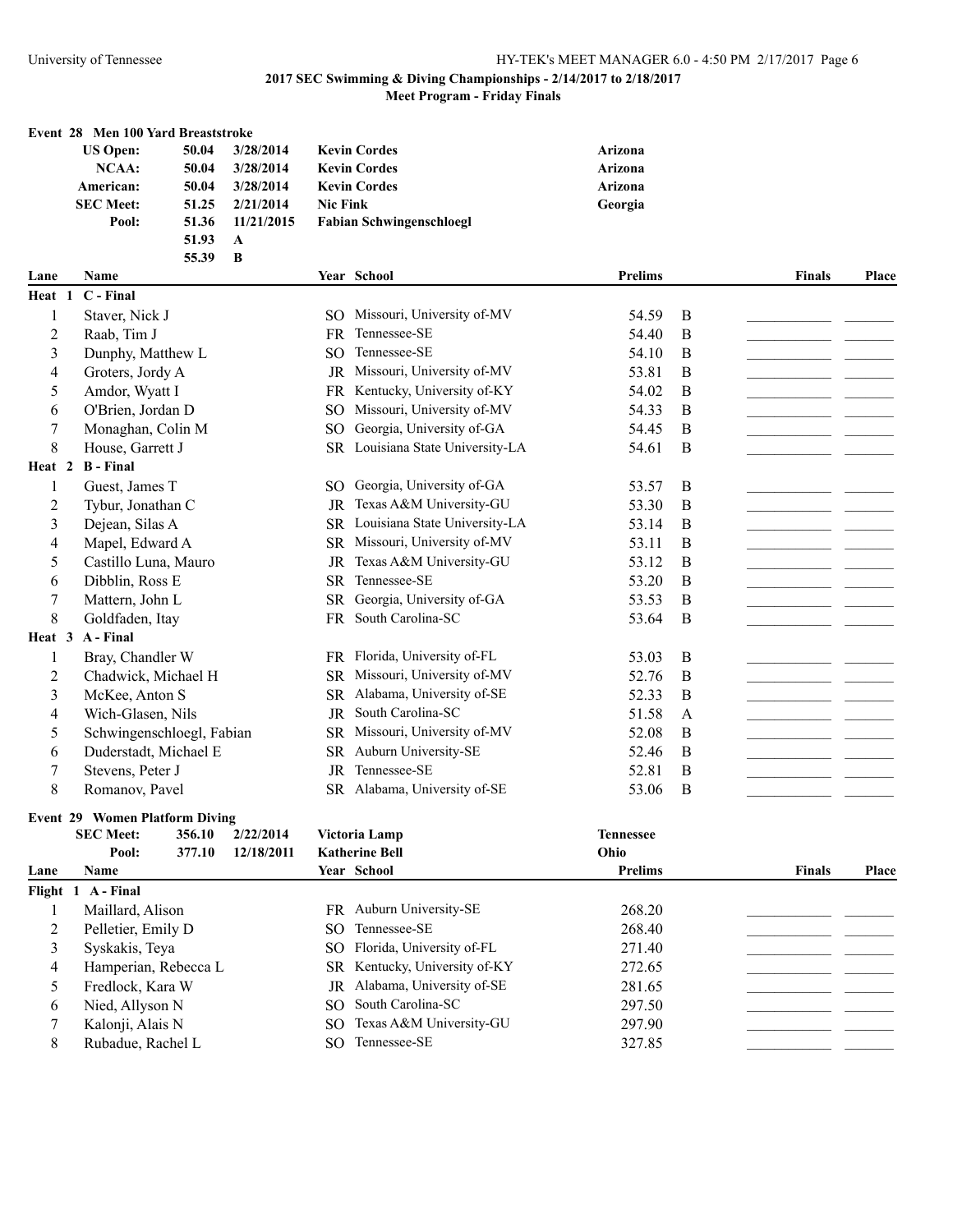| Event 30 Women 400 Yard Medley Relay |         |            |                                                    |                      |  |
|--------------------------------------|---------|------------|----------------------------------------------------|----------------------|--|
| <b>US Open:</b>                      | 3:25.60 | 11/12/2016 | <b>USA</b>                                         | <b>USA</b>           |  |
|                                      |         |            | A. Deloof, A. Cottrell, K. Worrell, A. Weir        |                      |  |
| NCAA:                                | 3:26.14 | 3/17/2016  | <b>Stanford</b>                                    | <b>Stanford</b>      |  |
|                                      |         |            | A. Howe, S. Haase, J. Hu, L. Neal                  |                      |  |
| American:                            | 3:25.60 | 11/12/2016 | <b>USA</b>                                         | <b>USA</b>           |  |
|                                      |         |            | A. Deloof, A. Cottrell, K. Worrell, A. Weir        |                      |  |
| <b>SEC Meet:</b>                     | 3:28.93 | 2/22/2013  | <b>Texas A&amp;M</b>                               | <b>Texas A&amp;M</b> |  |
|                                      |         |            | P. Miller, B. Larson, C. McElhany, L. Ibanez-Lopez |                      |  |
| Pool:                                | 3:29.91 | 12/6/2013  | <b>California</b>                                  | <b>CALI-PC</b>       |  |
|                                      |         |            | Pelton, Garcia Urzaingui, Bootsma, Franklin        |                      |  |
|                                      | 3:33.40 | A          |                                                    |                      |  |
|                                      | 3:34.96 | -B         |                                                    |                      |  |
|                                      |         |            |                                                    |                      |  |

| Lane           | <b>Team</b>                       | Relay | <b>Seed Time</b> | <b>Finals</b> | Place |
|----------------|-----------------------------------|-------|------------------|---------------|-------|
|                | Heat 1 of 2 Timed Finals          |       |                  |               |       |
| 3              | Arkansas, University of, Fayet-AR | A     | 3:41.08          |               |       |
| 4              | Florida, University of-FL         | A     | 3:39.75          |               |       |
| 5              | South Carolina, University of,-SC | A     | 3:40.03          |               |       |
| 6              | Vanderbilt University-SE          | A     | 3:48.38          |               |       |
|                | Heat 2 of 2 Timed Finals          |       |                  |               |       |
|                | Alabama, University of-SE         | A     | 3:36.50          |               |       |
| $\mathfrak{D}$ | Tennessee, University of, Knox-SE | A     | 3:35.04          |               |       |
| 3              | Missouri, University of-MV        | A     | 3:32.94<br>A     |               |       |
| 4              | Georgia, University of-GA         | A     | 3:30.34<br>A     |               |       |
| 5              | Texas A&M University-GU           | A     | 3:32.89<br>A     |               |       |
| 6              | Kentucky, University of-KY        | A     | 3:33.71<br>B     |               |       |
|                | Louisiana State University-LA     | A     | 3:35.43          |               |       |
| 8              | Auburn University-SE              | A     | 3:36.69          |               |       |

#### **Event 31 Men 400 Yard Medley Relay**

| <b>US Open:</b>  | 3:00.68 | 3/24/2016  | Texas                                            | <b>Texas</b>      |
|------------------|---------|------------|--------------------------------------------------|-------------------|
|                  |         |            | J. Shebat, W. Licon, J. Schooling, J. Conger     |                   |
| NCAA:            | 3:00.68 | 3/24/2016  | <b>Texas</b>                                     | <b>Texas</b>      |
|                  |         |            | J. Shebat, W. Licon, J. Schooling, J. Conger     |                   |
| American:        | 3:01.60 | 3/26/2015  | <b>California</b>                                | <b>California</b> |
|                  |         |            | R. Murphy, C. Katis, J. Lynch, S. Stubblefield   |                   |
| <b>SEC Meet:</b> | 3:03.86 | 2/19/2016  | <b>Florida</b>                                   | <b>Florida</b>    |
|                  |         |            | J. Blyzinsky, C. Dressel, J. Switkowski, C. Main |                   |
| Pool:            | 3:06.21 | 11/20/2015 | <b>Missouri</b>                                  | <b>Missouri</b>   |
|                  |         |            | Griffin, Schwingenschlogl, Sansoucie, Chadwick   |                   |
|                  | 3:07.75 | A          |                                                  |                   |
|                  | 3:09.68 | B          |                                                  |                   |
|                  |         |            |                                                  |                   |

## **Lane Team Relay Seed Time Finals Place Heat 1 of 2 Timed Finals** 3 Kentucky, University of-KY A 3:15.16 4 Tennessee, University of, Knox-SE A 3:12.89 5 South Carolina, University of,-SC A 3:13.09